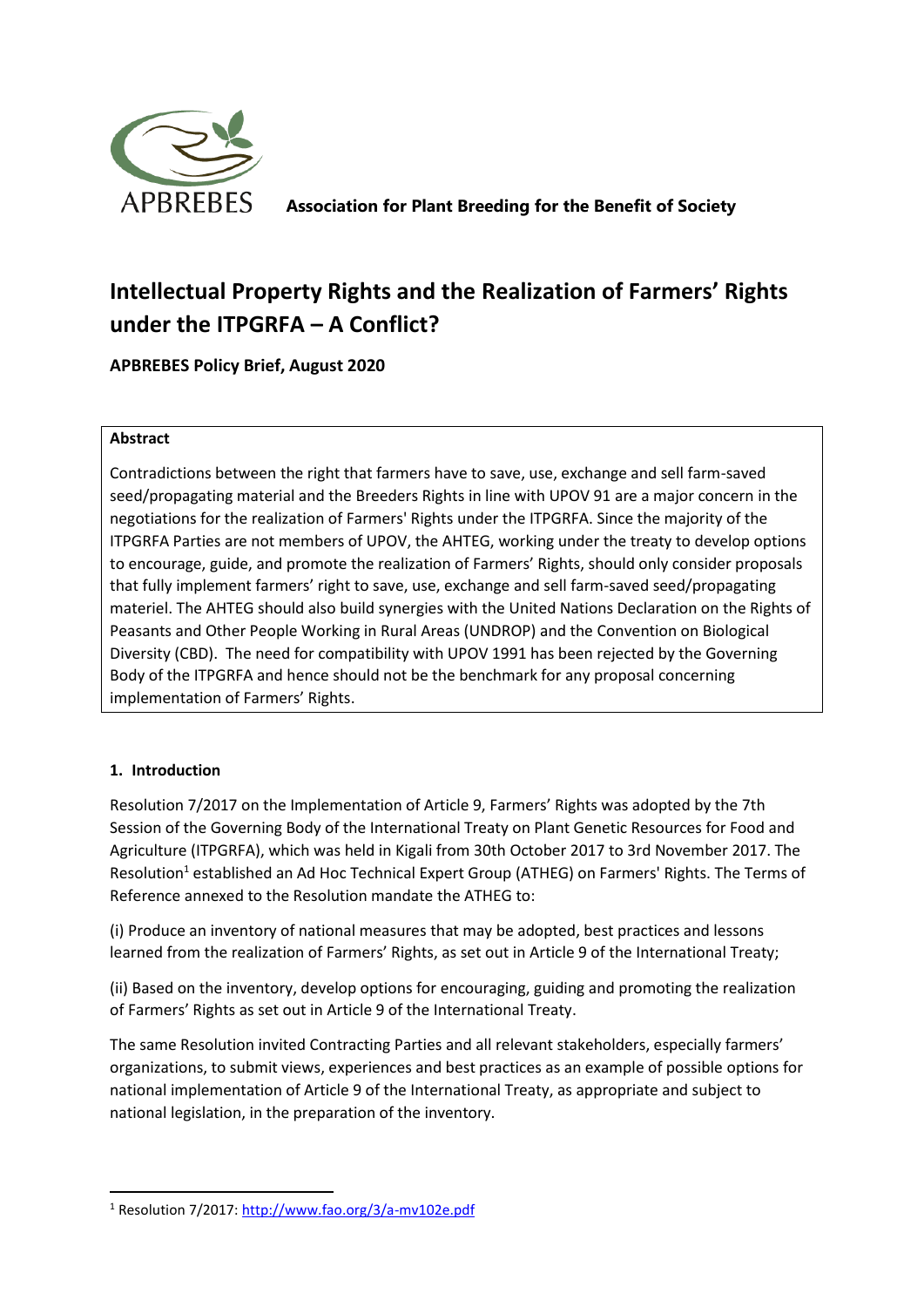In the intersessional period the ATHEG met twice in Rome. The AHTEG designed the structure for the inventory and developed the *Inventory of National Measures, Best Practices and Lessons Learned from the Realization of Farmers' Rights, as set out in Article 9 of the International Treaty* (the Inventory). 2

The ATHEG also developed an outline<sup>3</sup> for developing the Options for encouraging, guiding and promoting the realization of Farmers' Rights.<sup>4</sup>

During the 8th Session (held in Rome from 11-16 November 2019, in Resolution 6/2019<sup>5</sup> the Governing Body welcomed the inventory, endorsed its structure, took note of the outline for developing the options and decided to reconvene the Ad Hoc Technical Expert Group for the 2020– 2021 biennium in order to complete its tasks based on the Terms of Reference established at the Seventh Session of the Governing Body and the provisions of this Resolution.

Throughout the process described above, the interlinkages and contradictions between the rights that farmers have to save, use, exchange and sell farm-saved seed/propagating material, as referred in Art. 9.3 of the ITPGRFA<sup>6</sup> and Intellectual Property Rights (especially UPOV-based plant variety protection laws) limiting these rights, was a highly contentious topic. And it seems probable that this discussion will go on when the ATHEG meets again in August 2020 (virtually) and March 2021 to develop the Options for encouraging, guiding and promoting the realization of Farmers' Rights.

This Policy Brief provides some background on the discussion about the interlinkages between Farmers' Rights and Intellectual Property Rights and presents some recommendations at the end.

## **2. Intellectual Property Rights: A key issue in the work on the development of the inventory and options for the realization of Farmers' Rights.**

Although the concept of Farmers' Rights is very broad including aspects, such as benefit-sharing, the right to participate in decision making or the protection of traditional knowledge – the right that farmers have to save, use, exchange and sell farm-saved seed/propagating material and its interlinkage with Intellectual Property Rights (most of all Breeders Rights and Patents) is a key concern in the implementation of Farmers' Rights. This is highlighted by the fact that more than 25 submissions have been made by various stakeholders on this topic for inclusion in the Inventory<sup>7</sup>.

It is also noteworthy that for the first two meetings of the ATHEG two out of five experts representing the North American delegation, were representatives of national intellectual property institutions<sup>8</sup>. In addition the Bureau has designated a representative of the UPOV Secretariat as one of the three «other» stakeholders (besides five experts per region and three experts from Farmer Organizations). This is surprizing, as UPOV has so far not been known as an expert organization on Farmers' Rights. Farmers' Rights are not even mentioned in the acts of the UPOV Convention. In

<sup>&</sup>lt;sup>2</sup> See<http://www.fao.org/3/na906en/na906en.pdf>

<sup>&</sup>lt;sup>3</sup> See Annex 4 of the Report of the Ad Hoc Technical Expert Group on Farmers' Rights to the Eighth Session of the Governing Body,<http://www.fao.org/3/na554en/na554en.pdf>

<sup>4</sup> More detailed information about the interesessional work of ATHEG: <http://www.fao.org/3/na554en/na554en.pdf>

<sup>5</sup> Resolution 6/2019: <http://www.fao.org/3/nb784en/nb784en.pdf>

<sup>&</sup>lt;sup>6</sup> For the whole text of the Treaty[: http://www.fao.org/3/a-i0510e.pdf](http://www.fao.org/3/a-i0510e.pdf)

<sup>&</sup>lt;sup>7</sup> In the version presented at the 8th Session of the Governing Body <http://www.fao.org/3/na906en/na906en.pdf>

<sup>&</sup>lt;sup>8</sup> Mr Chris Hannon (U.S. Patent and Trademark Office) and Mr Anthony Parker/Mr Marc De Wit (Breeders' Rights Office, Canada)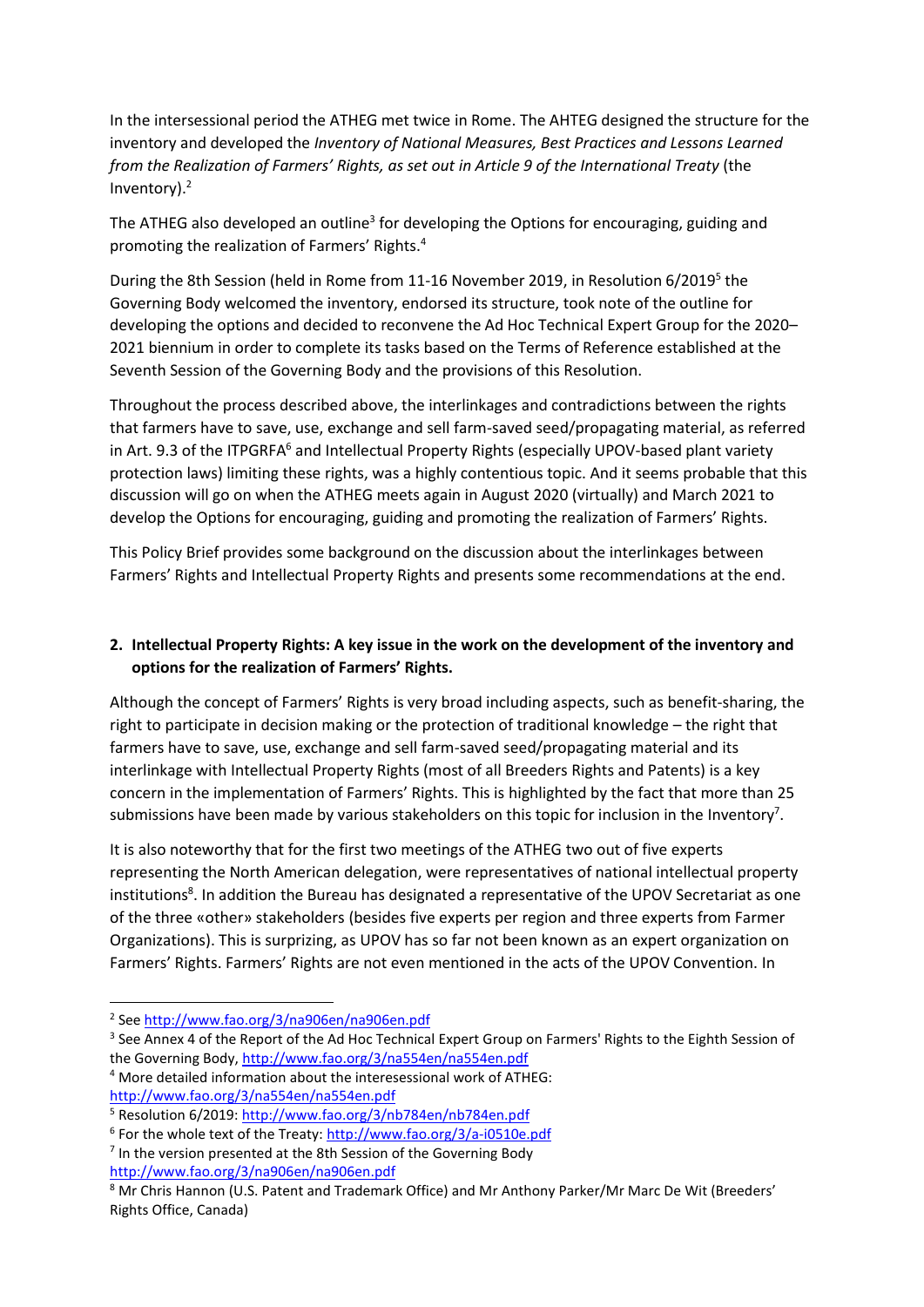UPOV 91 there is an optional exemption for farmed-saved seed (for certain crops) and only «within reasonable limits and subject to the safeguarding of the legitimate interests of the breeder». UPOV does not know a legitimate interest of the farmer. The presence of these representatives is aimed at defending Intellectual Property Rights especially the UPOV's model of protection for plant breeders' rights. During the first two sessions of the AHTEG, these representatives focused their interventions and proposals to safeguard the interests of property rights owners against farmers' rights.

As shown by various other countries like India or Ethiopia, the right that farmers have to save, use, exchange and sell farm-saved seed/propagating material can be fully recognized and safeguarded in a plant variety protection legislation. This is not the case with the 1991 Act of the International Union for the Protection of New Plant Varieties (UPOV 91) where the sale and exchange are prohibited in principle and even the right to use farm-saved seed/propagating material is restricted.

## **3. The conflict : The right to save, use, exchange and sell farm-saved seed/propagating material vs. UPOV 91**

During the 8th session of the Governing Body of the ITPGRFA, a party proposed to incorporate in the Resolution on Farmer Rights, text encouraging the ATHEG to «finalize this work with particular attention paid to the compatibility of the proposed options […] with other existing international instruments such as the UPOV Convention.» However as delegates from the North and the South objected to the proposal, it was finally rejected.

The compatibility with the UPOV Conventions or even with the 1991 Act should not be a yardstick for the development of options for « encouraging, guiding and promoting » the realization of Farmers' Rights. On the contrary. A study<sup>9</sup> published by the Centre for International Sustainable Development Law (CISDL, based in Canada) in January 2019 with the financial support of the Swiss Confederation concluded that «*The closest links between UPOV and the CBD and Nagoya Protocol for advancing ABS are the farmer's privilege and breeder's exemption. Sui generis PVP systems adopted outside of the UPOV Convention framework – as permitted by TRIPS – may provide a way to better balance*  rights and obligations relating to the Nagoya Protocol, Plant Treaty, and PVP.» Another study<sup>10</sup> commissioned by GIZ on behalf of the German Federal Ministry for Economic Cooperation and Development (BMZ) concludes that «*UPOV91-based PVP laws were found to not advance the realisation of Farmers' Rights; rather they are effective in the opposite direction*.»

In addition, the right to save, use, exchange and sell their farm-saved seed or propagating material is anchored in the United Nations Declaration on the Rights of Peasants and Other People Working in Rural Areas (UNDROP, Article 19.1). In particular, Article 19.8 says, that «*States shall ensure that seed policies, plant variety protection and other intellectual property laws, certification schemes and seed marketing laws respect and take into account the rights, needs and realities of peasants and other people working in rural areas.»*

As of 1 May 2020, the International Treaty has 147 Contracting Parties including one member organization (EU). Out of this, only 48 Parties (incl. EU member states) have ratified UPOV 91, 12 have ratified UPOV 78 (allowing for more flexibilities to implement Farmers' Rights) and 87 Parties

<sup>&</sup>lt;sup>9</sup> Jorge Cabrera Medaglia, Chidi Oguamanam, Olivier Rukundo & Frederic Perron-Welch, CISDL Biodiversity and Biosafety Law Research Programme ; 2019 ; [Comparative Study of the Nagoya Protocol, the Plant Treaty and](https://www.researchgate.net/profile/Jorge_Medaglia/publication/330716365_Comparative_Study_of_the_Nagoya_Protocolthe_Plant_Treaty_andthe_UPOV_Convention_The_Interface_of_Access_and_Benefit_Sharing_and_Plant_Variety_Protection/links/5c59bb67a6fdccb608a98796/Comparative-Study-of-the-Nagoya-Protocol-the-Plant-Treaty-andthe-UPOV-Convention-The-Interface-of-Access-and-Benefit-Sharing-and-Plant-Variety-Protection.pdf)  [the UPOV Convention: The Interface of Access and Benefit Sharing and Plant Variety Protection](https://www.researchgate.net/profile/Jorge_Medaglia/publication/330716365_Comparative_Study_of_the_Nagoya_Protocolthe_Plant_Treaty_andthe_UPOV_Convention_The_Interface_of_Access_and_Benefit_Sharing_and_Plant_Variety_Protection/links/5c59bb67a6fdccb608a98796/Comparative-Study-of-the-Nagoya-Protocol-the-Plant-Treaty-andthe-UPOV-Convention-The-Interface-of-Access-and-Benefit-Sharing-and-Plant-Variety-Protection.pdf)

<sup>&</sup>lt;sup>10</sup> Christinck, Anja & Tvedt, Morten; (2015); The UPOV Convention, Farmers' Rights and Human Rights. An [Integrated Assessment of Potentially Conflicting Legal Frameworks](https://www.researchgate.net/publication/280234837_The_UPOV_Convention_Farmers)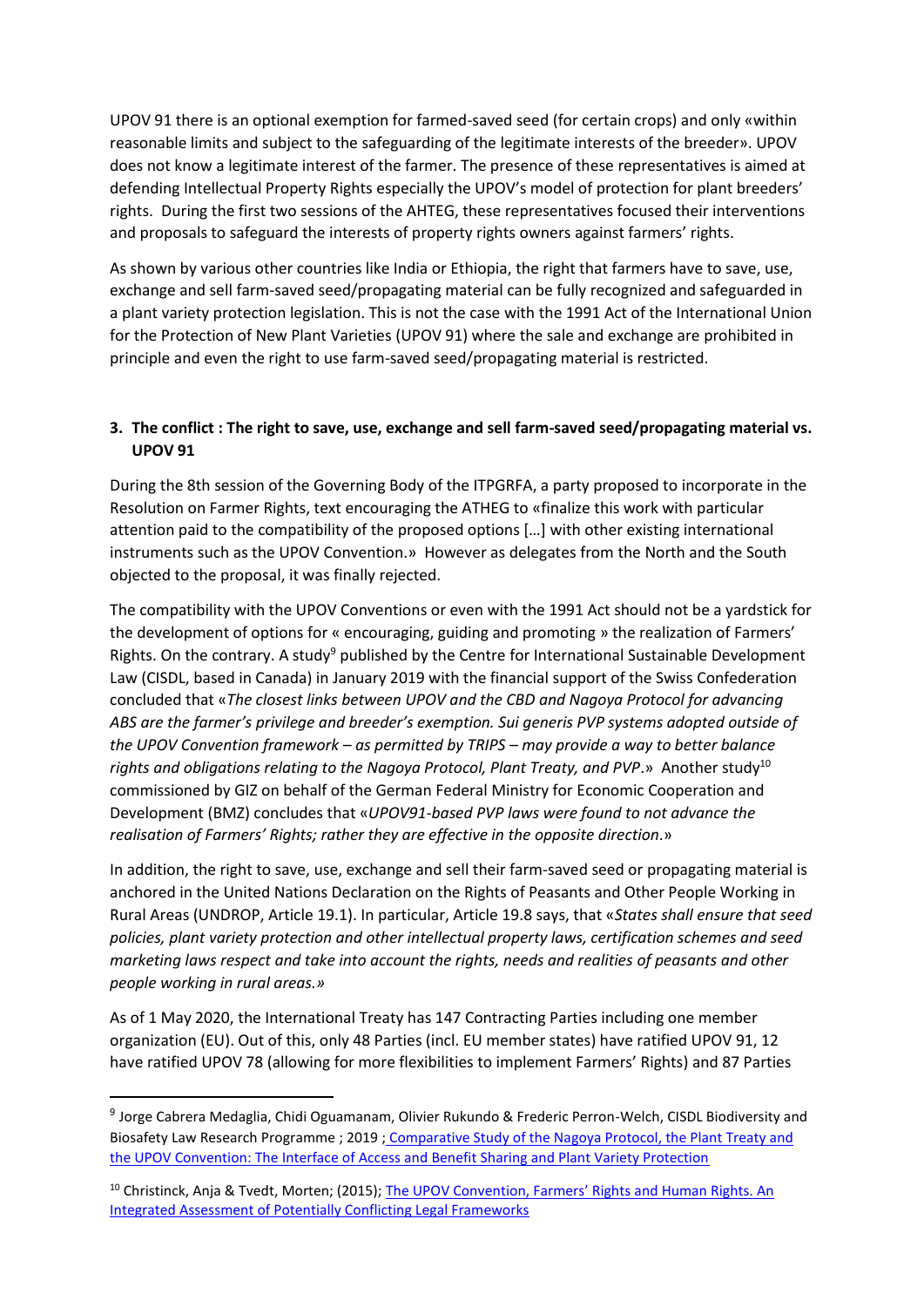

are not members of UPOV. In 19 of these Parties who are not member to UPOV, a regional plant variety protection system in line with UPOV 91 is in place (OAP $1^{11}$ , EU $1^{2}$ ).

The majority of Contracting Parties to the Treaty have not ratified the UPOV Act of 1991. Instead, many of these parties very deliberately enacted a sui generis plant variety protection law, which tries at least to balance breeders' rights and farmers' rights. Some of these countries have implemented specific chapters on farmers' rights, are protecting farmer varieties and traditional knowledge or request the disclosure of origin in Plant Variety Protection applications. In this way they are trying to meet the requirements of Art. 9 and Art. 6 of the Treaty and to implement the Nagoya-Protocol and the UNDROP.

### **4. How to deal with the UPOV issue in the further ATHEG negotiations**

- The task of the ATHEG is now to develop options for encouraging, guiding and promoting the realization of Farmers' Rights. Obviously these options should also serve the majority of the Treaty Parties, countries who are not bound by the rules of UPOV 91.
- The idea that the proposed options should be compatible with UPOV has already been rejected by the Governing Body and is therefore out of discussion for the finalization of the work by the ATHEG.
- Developing Options which are in contradiction with UPOV 91 are not a problem for any Party, as the Art. 9.2 of the Treaty clearly states that that «*the responsibility for realizing Farmers' Rights, as they relate to plant genetic resources for food and agriculture, rests with national*

 $11$  OAPI is a regional IP office for 17 franco-phone countries in central and west Africa. The OAPI Secretariat is a member of UPOV 1991 but none of 17 individual countries are members of UPOV 1991. The OAPI regional system under the regional Agreement Bangui Agreement is a dysfunctional system -

https://apbrebes.org/news/dysfunctional-plant-variety-protection-system-ten-years-upov-implementationfrancophone-africa

<sup>&</sup>lt;sup>12</sup> The European Union Plant Variety Protection System is valid valid throughout the territory of the 27 Member States of the EU. Most of EU countries are members of UPOV 1991, except Cyprus, Greece, Malta and Luxembourg, which are not members of UPOV. Italy and Portugal are parties to the 1978 Act of the UPOV Convention.